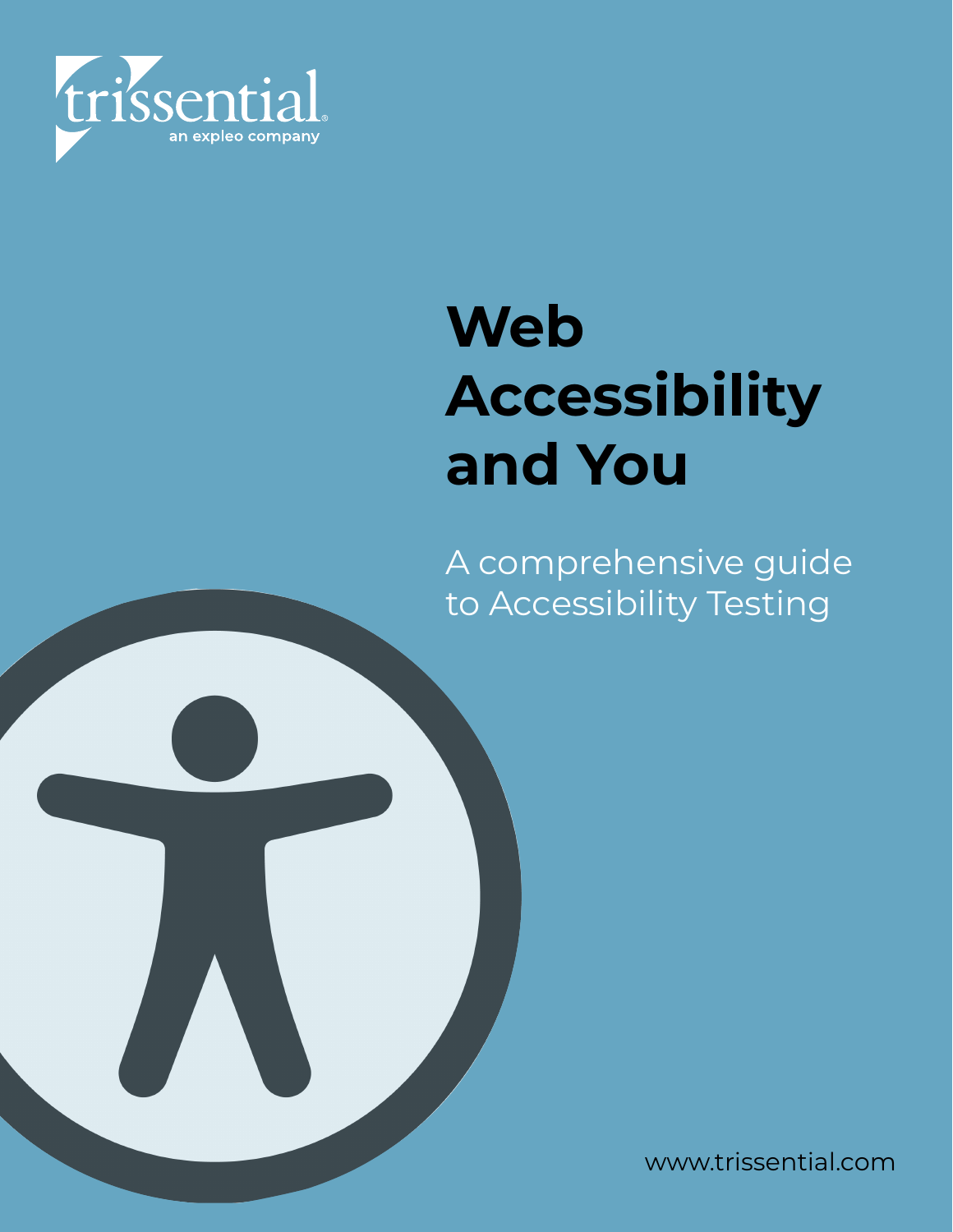### **Introduction**

Over the last few years, Trissential clients have asked for more information about Accessibility Testing. This is likely due to an increase in awareness of the needs of a diverse general audience, combined with a nearly 200% raise in accessibility litigation since 2018, including the recent Supreme Court decision in Robles vs. Domino's - a landmark accessibility case in 2019.

COVID has increased the focus on accessibility and inclusive design as organizations scramble to become more mature in terms of digital transformation.

As we move forward, it's important first to understand the real definition of accessibility, and the lens organizations need to apply to achieve success in this area. To help do that, let's first debunk a few common myths about people with disabilities, and inclusive design.

#### **Myth 1: Users with disabilities make up a small minority of overall users.**

The World Health Organization estimates that between 1B – 1.2B people have disabilities globally.

#### **Myth 2: Organizations know how to develop inclusive design for people with disabilities.**

Only 4% of global brands design their digital presence with people with disabilities in mind

The bottom line is that there are large gaps between what people with disabilities require when it comes to technology, and what organizations think they want.

**70% of people with disabilities are loyal to brands that practice inclusive design. "**

> **People with disabilities have a spending power in excess of \$1.2 Trillion.**

**"**

**"**

**"**

**"**

**"**

**Organizations practicing inclusive design are 1.7 times more innovative than those that do not.**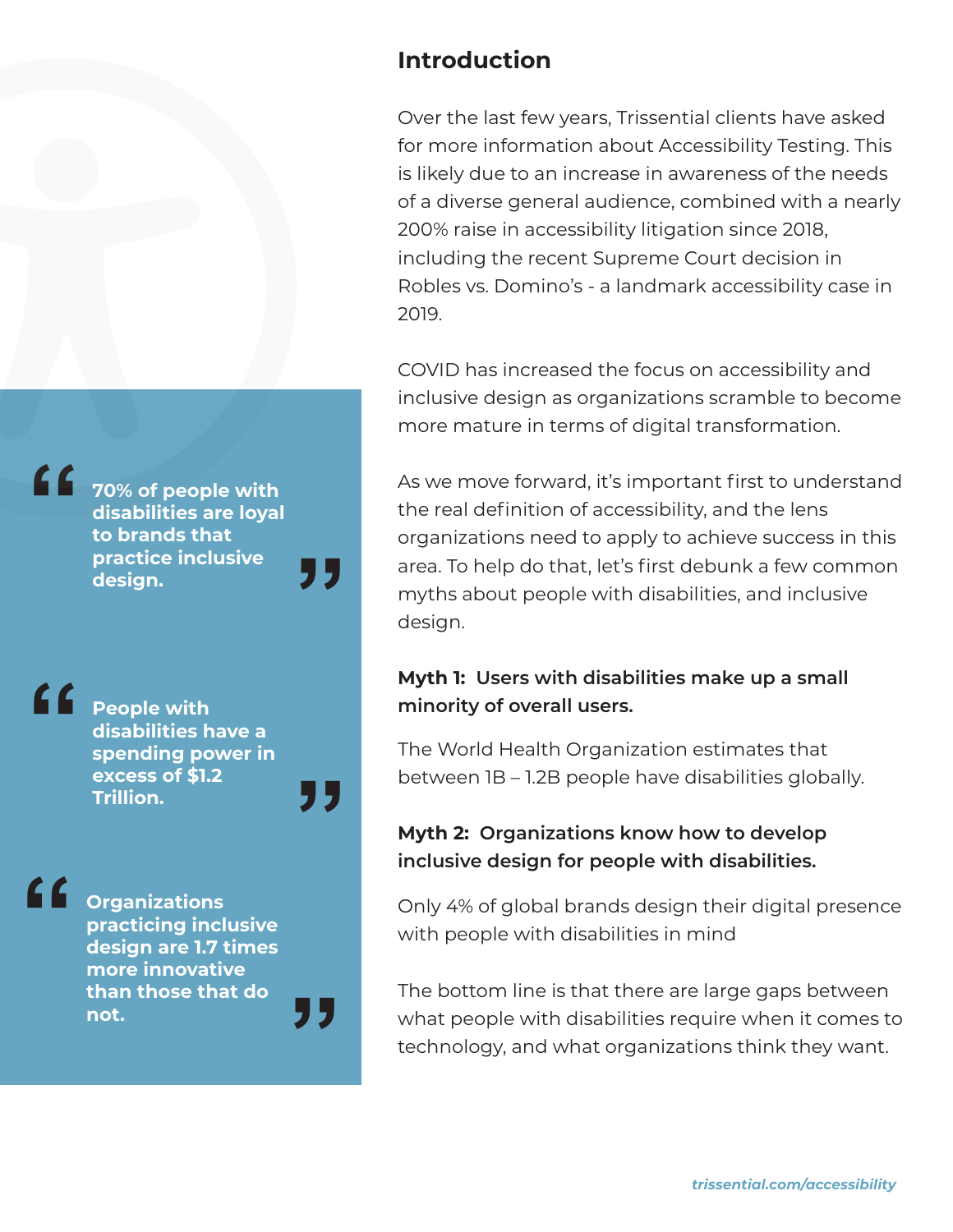#### **Where can organizations get started?**

**There are over 1 billion people with disabilities worldwide, yet only 4% of companies are actively making their systems accessible. " "** Let's take a quick look at Web Content Accessibility Guidelines (WCAG) 2.0, the standard developed by World Wide Web Consortium (W3C) in 2008. WCAG 2.0 has quickly become the globally-accepted "de facto" web accessibility standard. WCAG 2.0 consists of four main principles known as POUR. Each principle helps organizations design their digital experience so it's inclusive for all users.

# **WGAG Four Principles**

**Perceivable** - Can everyone perceive it? **Operable** - Can everone operate it? **Understandable** - Can everyone understand it? **Robust** - Can all devices use it?



To complete the accessibility journey, you must incorporate the standards into program maturity. Each step is arranged to show requirements, tools, best practices, testing guidelines, and relevant sections of the technology accessibility playbook.\*

**Build awareness & support**

**Practice universal design**

**Update agency policies**

**Procure & develop accessible technology**

**Create accessible documents**

**Measure & monitor progress**